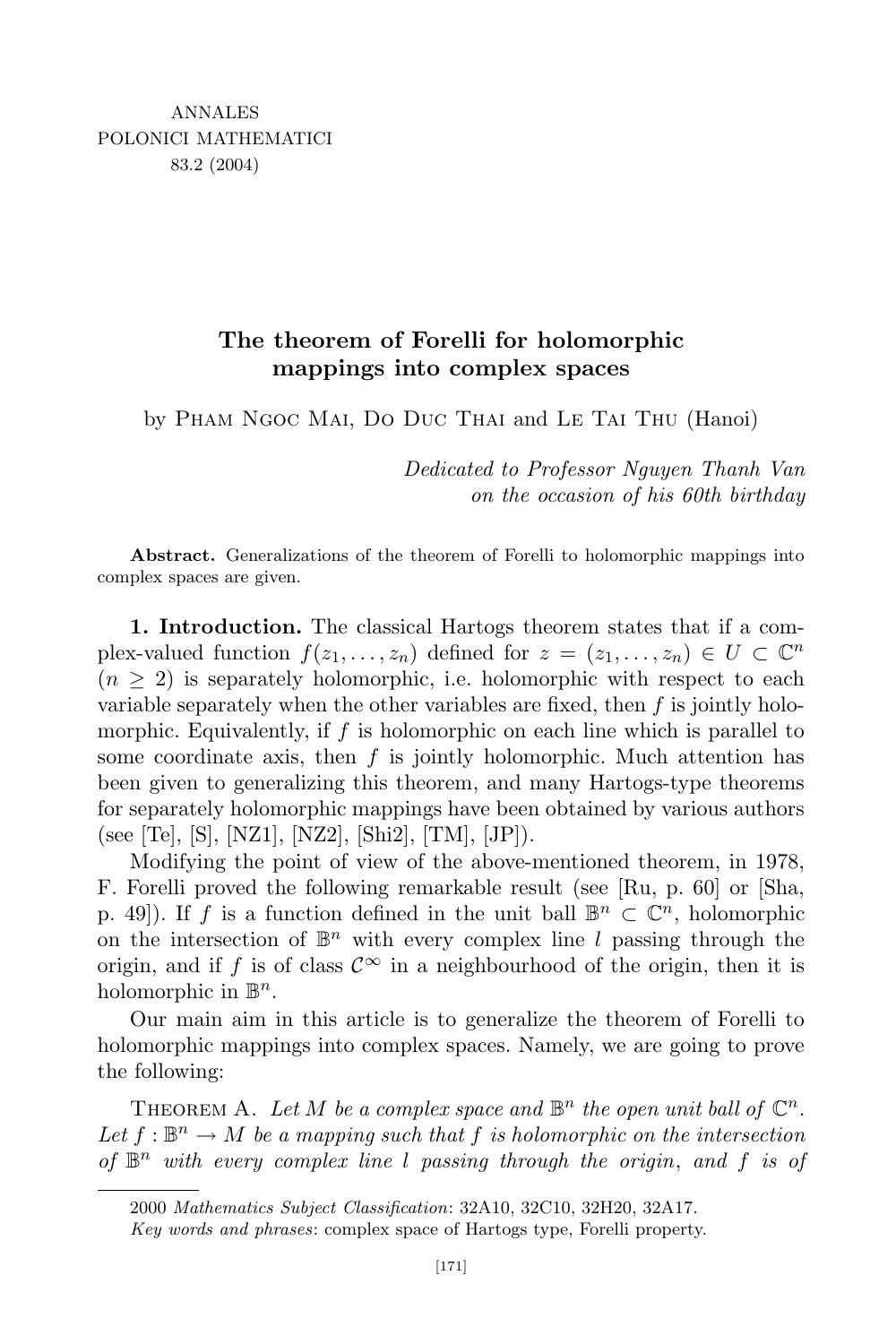*class*  $\mathcal{C}^{\infty}$  *in a neighbourhood of the origin.* Then *there exists a pluripolar subset S* of  $\mathbb{P}^{n-1}(\mathbb{C})$  *such that f is holomorphic in a neighbourhood of*  $\mathbb{B}^n - \{ \mid \} \{ l : l \in S \}.$  ${l}$   ${l}$   $l$   $l \in S$  }.

Theorem B. *Let M be a complex space of Hartogs type. Then M has the Forelli property.*

Theorem C. *Let M be a holomorphically convex K¨ahler complex space. Then M has the Hartogs extension property if and only if M has the Forelli property.*

THEOREM D. Let M be a holomorphically convex compact Kähler man*ifold.* Let  $f : \mathbb{B}^n \to M$  be a mapping such that  $f$  is holomorphic on the *intersection of* B *<sup>n</sup> with every complex line l passing through the origin*, *and f is of class*  $C^{\infty}$  *in a neighbourhood of the origin. Then f is meromorphic*  $in \mathbb{B}^n$ .

## **2. Preliminaries**

**2.1.** DEFINITION. For  $r > 0$  put  $\Delta_r = \Delta(0,r) = \{|z| < r\} \subset \mathbb{C}$  and  $\Delta_1 = \Delta$ .

Let *X* be a complex space. We say that *X* has the *Hartogs extension property* (briefly *X* has (HEP)) if every holomorphic mapping, from a Riemann domain *Ω* over a Stein manifold into *X*, can be extended holomorphically to  $\hat{\Omega}$ , the envelope of holomorphy of  $\Omega$ .

Let  $H_2(r) = \{(z_1, z_2) \in \Delta^2 : |z_1| < r \text{ or } |z_2| > 1 - r\}$   $(0 < r < 1)$  denote the 2-dimensional Hartogs domain.

It is well known ([Shi1] or [I]) that *X* has (HEP) iff every holomorphic mapping  $f: H_2(r) \to X$  extends holomorphically over  $\Delta^2$ .

The class of complex spaces having (HEP) is large: it contains the taut complex spaces [Fu], complex Lie groups [ASY], and complete hermitian complex manifolds with non-positive holomorphic sectional curvature [Shi1]. In particular, Ivashkovich  $[I]$  showed that a holomorphically convex Kähler manifold has (HEP) iff it contains no rational curves. This was generalized to holomorphically convex Kähler spaces by Do Duc Thai [T].

**2.2.** DEFINITION. Let M be a complex space.

- (i) An open subset *A* of *M* is said to be of *type* (H) if there exists a biholomorphic mapping from *A* onto an analytic subset of a complex space having (HEP).
- (ii) The space *M* is said to be *of Hartogs type* if for each  $p \in M$  there exists a neighbourhood  $W_p$  of  $p$  and  $r_p > 0$  and a neighbourhood  $S_p$ of *p* of type (H) such that for each  $f \in Hol(\Delta, M)$ , if  $f(0) \in W_p$  then  $f(\Delta_{r_p})$  ⊂  $S_p$ .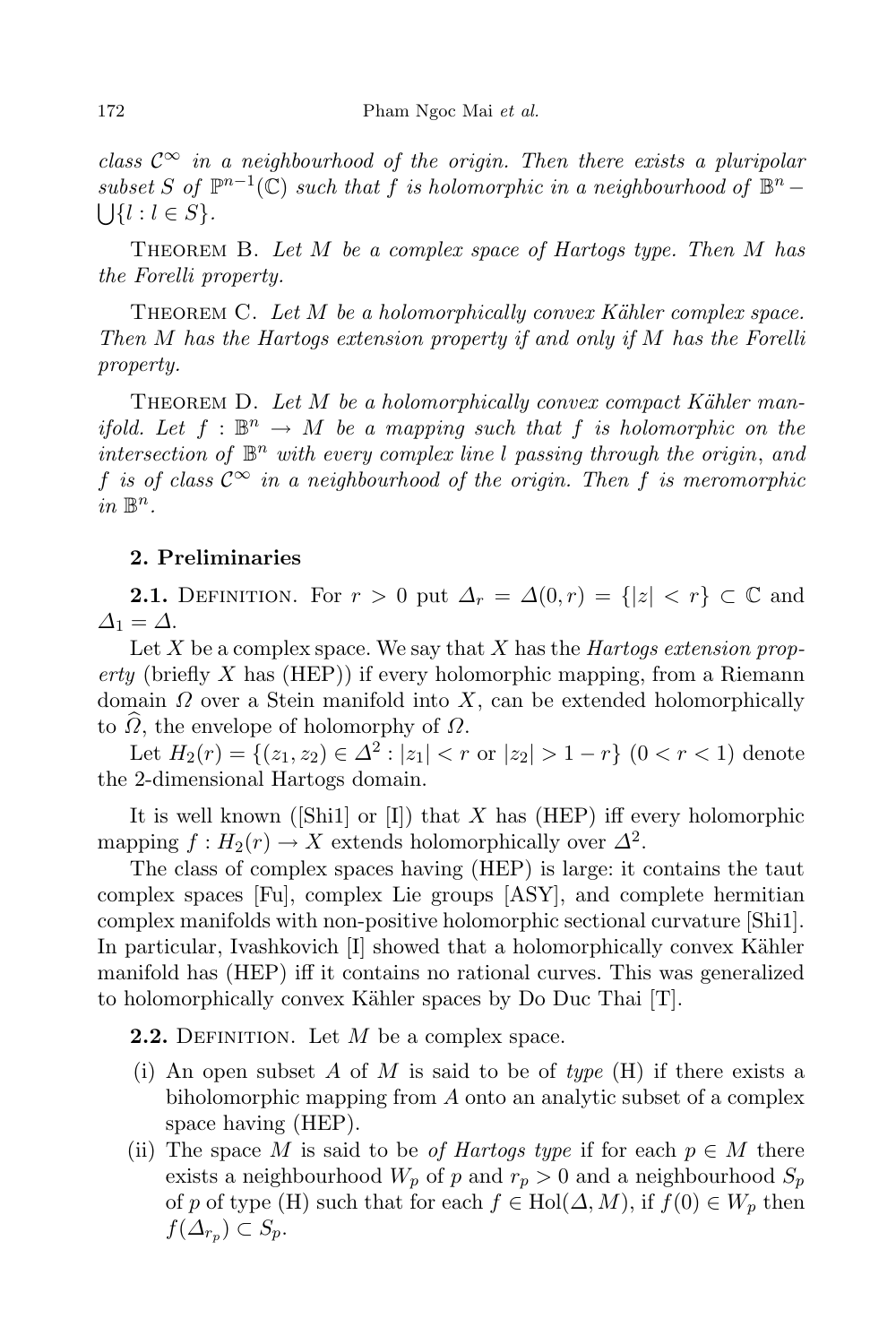The class of complex spaces of Hartogs type is rather large. It is easy to see that it contains the complex spaces having (HEP) and the hyperbolic complex spaces.

**2.3.** DEFINITION. Let *M* be a complex space. We say that *M* has the *Forelli property* for the unit ball  $\mathbb{B}^n$  of  $\mathbb{C}^n$  (briefly *M* has (FP)) if whenever a mapping  $f : \mathbb{B}^n \to M$  is holomorphic on the intersection of  $\mathbb{B}^n$  with every complex line *l* passing through the origin, and *f* is of class  $\mathcal{C}^{\infty}$  in a neighbourhood of the origin, then  $f$  is holomorphic in  $\mathbb{B}^n$ .

EXAMPLES. (a) The complex plane  $\mathbb C$  has the Forelli property (see [Ru, p. 60]).

(b) Every complex space of Stein type has the Forelli property (see [TP]).

**2.4.** Let  $l_a$  be a complex line passing through the origin of  $\mathbb{C}^n$ . Then in  $\mathbb{C}^n$ , the set  $l_a$  is given by  $\{t(a_1, \ldots, a_n) : t \in \mathbb{C}\}$ . Thus we can consider  $l_a$  as a point  $a = [a_1 : \ldots : a_n]$  in  $\mathbb{P}^{n-1}(\mathbb{C})$ .

**2.5.** Let *S* be a subset of a complex manifold *M*. We say that *S* is *pluripolar* if for any  $x_0 \in S$  there are an open neighbourhood *U* of  $x_0$ in *M* and a plurisubharmonic function  $\varphi: U \to [-\infty, \infty)$  such that  $S \cap U \subset$ *{ϕ* = *−∞}*.

**2.6.** For  $z = (z_1, ..., z_n) \in \mathbb{C}^n$ , we let  $||z|| = (|z_1|^2 + \cdots + |z_n|^2)^{1/2}$ . For each  $R > 0$  put  $\mathbb{B}_{R}^{n} = \mathbb{B}^{n}(0, R) = \{z \in \mathbb{C}^{n} : ||z|| < R\}, \mathbb{B}^{n} = \mathbb{B}_{1}^{n}$ .

**3. Proofs of the main results.** In order to prove Theorem A we need the following lemma:

**3.1.** Lemma ([Shi2]). *Let M be a complex space. Let U, V be open sets in*  $\mathbb{C}^m$ ,  $\mathbb{C}^n$  respectively and let K be a connected compact set in  $\mathbb{C}^n$  contain*ing V*. Let  $f: U \times V \to M$  be a holomorphic map. If  $f_z$  extends holomor*phically to K for all*  $z \in U$ , *then there exists a closed pluripolar subset E of U* and a holomorphic map  $f : (U - E) \times K \to M$  such that  $f = f$  *on*  $(U - E) \times V$ .

**3.2.** *Proof of Theorem A.* By the theorem of Forelli [Ru, p. 60], there exists  $r_0 > 0$  such that

(1) 
$$
f
$$
 is holomorphic in  $\mathbb{B}_{r_0}^n$ .

Put  $\mathbb{B}_{*}^{n} = \mathbb{B}^{n} - \{z_{n} = 0\}$ . Consider the holomorphic mapping  $\varphi : \mathbb{B}_{*}^{n} \to \mathbb{C}^{n}$ given by  $\varphi(z_1,\ldots,z_n)=(z_1/z_n,\ldots,z_{n-1}/z_n,z_n)$ . Put  $\varphi(\mathbb{B}_*^n)$  $\binom{n}{*} = T$  and define  $\varphi_1 : \mathbb{B}^n_* \to T$  by  $\varphi_1(z) = \varphi(z)$  for  $z \in \mathbb{B}^n_*$  $\chi^2$ . Then  $\varphi_1$  is biholomorphic. Put  $g = f \circ \varphi_1^{-1} : T \to M$  and

$$
T_{R,h} = \{ t = (t', z_n) \in T : ||t'|| < R \text{ and } 0 < |z_n|^2 < h/(1 + R^2) \}
$$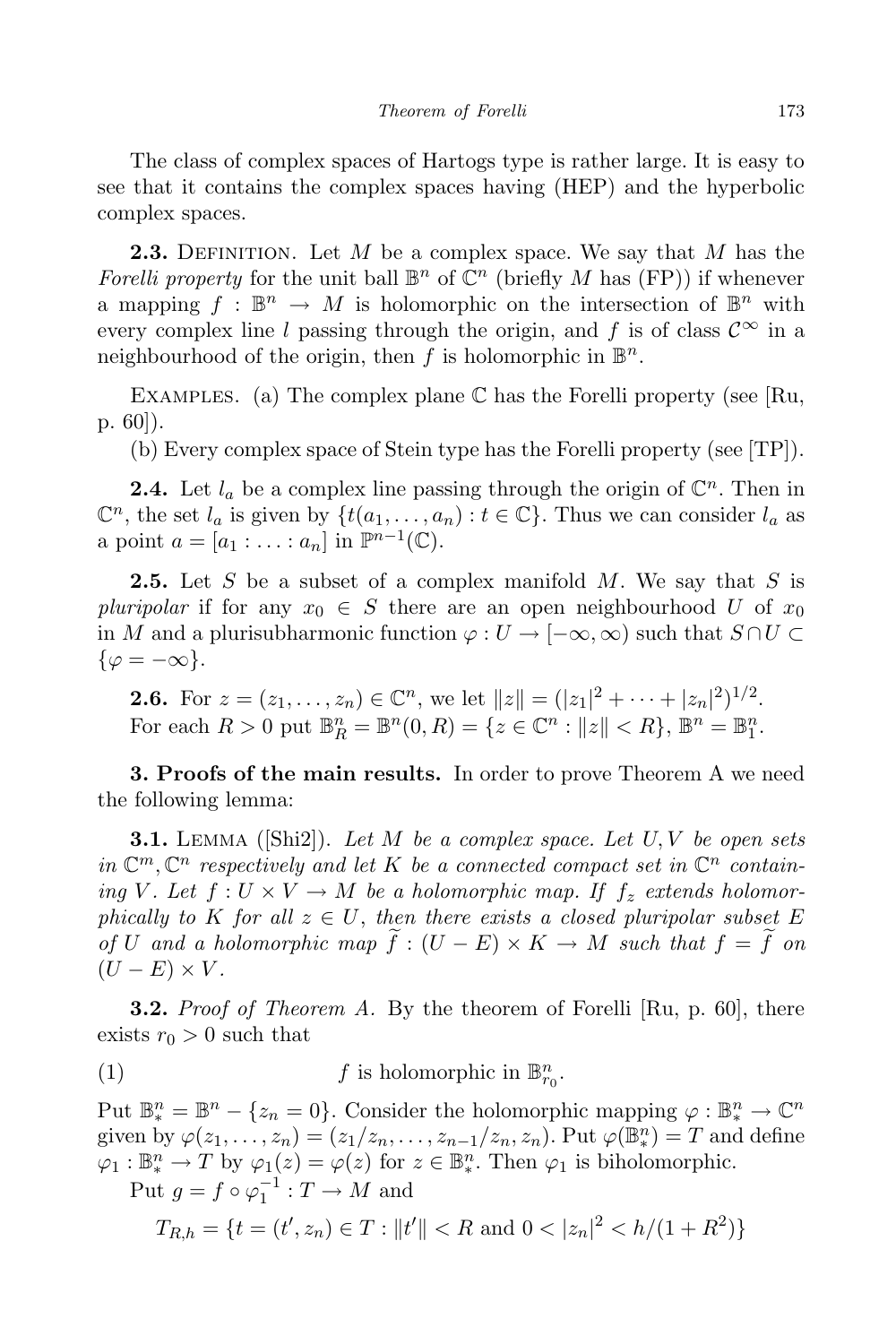for  $R > 0$  and  $0 < h \leq 1$ . It is easy to see that  ${T_{R,h}}$  is a family of open sets which is increasing when *h* is increasing and  $T = \bigcup$ sets which is increasing when *h* is increasing and  $T = \bigcup \{T_{R,1} : R > 0\} = \bigcup \{T_{R,1} : R \in \mathbb{Q}_+^*\}$ . From (1), it follows that *g* is holomorphic in  $T_{R,r_0^2}$  for all  $R > 0$ .

Define

$$
\widetilde{\Delta}_R = \overline{\Delta}_{\sqrt{1/(1+R^2)}} = \{ z \in \mathbb{C} : |z| \le \sqrt{1/(1+R^2)} \},
$$
  
\n
$$
S_R = \{ w' \in \mathbb{B}_R^{n-1} : g \text{ does not extend to any neighbourhood of } (w' \times \widetilde{\Delta}_R) \cap \varphi_1(\mathbb{B}_*^n) \}.
$$

It is easy to see that *S<sup>R</sup>* is closed. We now prove that *S<sup>R</sup>* is pluripolar. Indeed, by the hypothesis and since

$$
\frac{1}{1 + \|w'\|^2} > \frac{1}{1 + R^2} \quad \text{for each } w' \in \mathbb{B}_R^{n-1},
$$

it follows that the mapping  $g_{w'}(w_n) = g(w', w_n) = f(w_n w', w_n)$  is holomorphic on some neighbourhood of  $\Delta_R$ . From Lemma 3.1, there exists a closed pluripolar subset  $S'_R$  of  $\mathbb{B}_R^{n-1}$  such that *g* extends to a holomorphic mapping  $\widetilde{g}: (\mathbb{B}_{R}^{n-1} - S_{R}') \times \widetilde{\Delta}_{R}) \to M.$  Clearly,  $S_{R} \subset S_{R}'$ , and hence  $S_{R}$  is pluripolar.

Put  $\widetilde{S}_R = S_R \times \widetilde{\Delta}_R$  and  $\widetilde{S} = \bigcup_{R \in \mathbb{Q}_+^*} \widetilde{S}_R$ . Clearly,  $\widetilde{S}$  is a pluripolar subset of *T*.

Take any point  $z = (z', z_n) \in T - \tilde{S}$ . Since  $T = \bigcup_{R \in \mathbb{Q}_+^*} T_{R,1}$ , there exists  $R \in \mathbb{Q}_+^*$  such that  $z \in T_{R,1}$ . On the other hand, by the definition of  $S_R$  and  $S_R$ , we get  $z' \notin S_R$ . Thus *g* extends holomorphically over a neighbourhood of  $(z' \times \Delta_R) \cap T$ . This means that *g* is holomorphic on an open neighbourhood of *z*. This also implies that *g* is holomorphic on an open neighbourhood of  $T - \widetilde{S}$ .

Consider the mapping  $p : \mathbb{C}^n \to \mathbb{C}^{n-1}$  given by  $(z_1, \ldots, z_n) \mapsto (z_1, \ldots, z_n)$  $\ldots, z_{n-1}$  and put  $T^* = \{z : z \in T \text{ and } p(z) \notin \bigcup_{R \in \mathbb{Q}_+^*} S_R\}.$  Since  $T^* \subset$ 

*T* − *S*, it follows that *g* is holomorphic on an open neighbourhood of  $T^*$ . Since  $\mathbb{B}^n = \bigcup_{j=1}^n (\mathbb{B}^n - \{z_j = 0\}) \cup \mathbb{B}^n_{r_0}$ , we conclude that *f* is holomorphic on an open neighbourhood of  $\mathbb{B}^n - \bigcup_{a \in S} l_a$ , where *S* is pluripolar in P *n−*1 (C)*.*

In order to prove Theorem B we need the following lemma:

**3.3.** Lemma ([Shi2]). *Let M be a complex space having* (HEP). *Let U, V be domains* in  $\mathbb{C}^m$ ,  $\mathbb{C}^n$  *respectively* and *let*  $V_0$  *be an open subset of V*. If  $f: U \times V_0 \to M$  *is a holomorphic map such that*  $f_z$  *extends holomorphically to V for almost all*  $z \in U$ , *then f extends holomorphically to*  $U \times V$ .

**3.4.** *Proof of Theorem B.* By the theorem of Forelli [Ru, p. 60], there exists  $r_0 > 0$  such that  $f$  is holomorphic in  $\mathbb{B}_{r_0}^n$ . Put  $r^* = \sup\{r \in (0,1) :$ *f* is holomorphic in  $\mathbb{B}_r^n$ . Then *f* is holomorphic in  $\mathbb{B}_{r^*}^n$ . Suppose  $r^* < 1$ .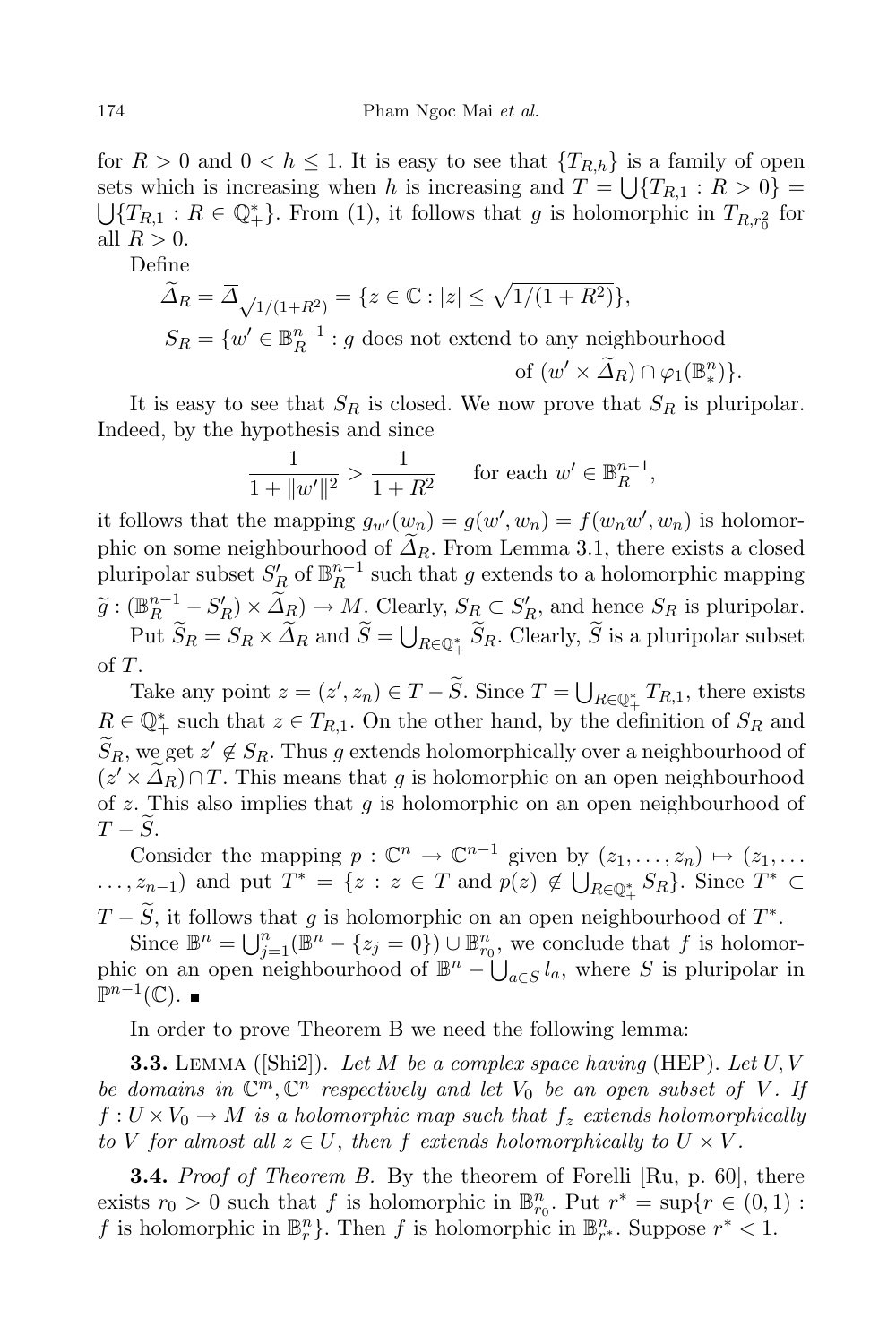STEP 1. Take  $p_0 \in \partial \mathbb{B}_{r^*}^n$ . For the point  $f(p_0) \in M$  take  $W_0 = W_{f(p_0)},$  $r_0 = r_{f(p_0)}, S_0 = S_{f(p_0)}$  as in Definition 2.2(ii) of Hartogs type, i.e. for each  $\varphi \in Hol(\Delta, M)$ , if  $\varphi(0) \in W_0$  then  $\varphi(\Delta_{r_0}) \subset S_0$ .

Since

$$
\lim_{\alpha \to 1^{-}} \frac{r^*(1-\alpha)}{1-\alpha(r^*)^2} = 0 < r_0,
$$

there exists  $\alpha_0 \in (0,1)$  such that

$$
\frac{r^*(1-\alpha_0)}{1-\alpha_0(r^*)^2} < r_0, \quad f(\alpha_0 p_0) \in W_0.
$$

Since

$$
\lim_{p \to p_0} \frac{\|p\|(1-\alpha_0)}{1-\alpha_0\|p\|^2} = \frac{r^*(1-\alpha_0)}{1-\alpha_0(r^*)^2} < r_0,
$$

there exists  $\mathbb{B}(p_0, \delta) \subset \mathbb{B}^n$  such that  $||p||(1-\alpha_0)/(1-\alpha_0||p||^2) < r_0$  for each  $p \in \mathbb{B}(p_0, \delta)$  and

$$
f(\alpha_0 \mathbb{B}(p_0,\delta)) = f(\mathbb{B}(\alpha_0 p_0,\alpha_0 \delta)) \subset W_0.
$$

We now prove that  $f(\mathbb{B}(p_0, \delta)) \subset S_0$ . Indeed, take  $p \in \mathbb{B}(p_0, \delta)$ . Consider the Möbius map  $\psi : \Delta \to \Delta$  given by

$$
\psi(z) = \frac{z - ||\alpha_0 p||}{1 - ||\alpha_0 p||z}.
$$

Put  $\psi(\|p\|) = p'$ . Consider the map  $\varphi : \Delta \to \mathbb{B}^n$  given by  $\varphi(z) = z.p/\|p\|$  and the composite map  $\phi := f \circ \varphi \circ \psi^{-1} : \Delta \to M$ . Then  $\phi(0) = f(\alpha_0 p) \in W_0$ ,  $\phi(p') = f(p)$ . On the other hand, since

$$
|p'| = \frac{\|p\|(1-\alpha_0)}{1-\alpha_0\|p\|^2} < r_0,
$$

we have  $p' \in \Delta_{r_0}$ , and hence  $\phi(p') = f(p) \in S_0$ .

STEP 2. We now prove that, for each  $p_0 \in \partial \mathbb{B}_{r^*}^n$ , there exists  $\delta_{p_0} > 0$ such that the restriction of  $f$  to  $\mathbb{B}(p_0, \delta_{p_0})$  is holomorphic. Without loss of generality we may assume that  $p_0 = (0, \ldots, 0, r^*)$ .

By using again the mappings  $\varphi_1$ , *g* and the definitions of *T*,  $T_{Rh}$ , we find that *g* is holomorphic in  $T_{R,(r^*)^2}$  for all  $R > 0$ . By Step 1 and since  $\varphi_1$ is biholomorphic, there exists  $\delta > 0$  such that  $g(\mathbb{B}(p_0, \delta))$  is contained in a subset  $S_0$  of Hartogs type. Note that  $\varphi_1(p_0) = p_0$ .

Take a sufficiently small  $\delta_1 > 0$  such that  $\Delta_{\delta_1}^{n-1} \times \Delta(p_0, \delta_1) \subset \mathbb{B}(p_0, \delta)$ . Since

$$
\lim_{\delta \to 0^+} \frac{(r^*)^2}{1 + (n-1)\delta^2} = (r^*)^2 > \left(r^* - \frac{\delta_1}{4}\right)^2,
$$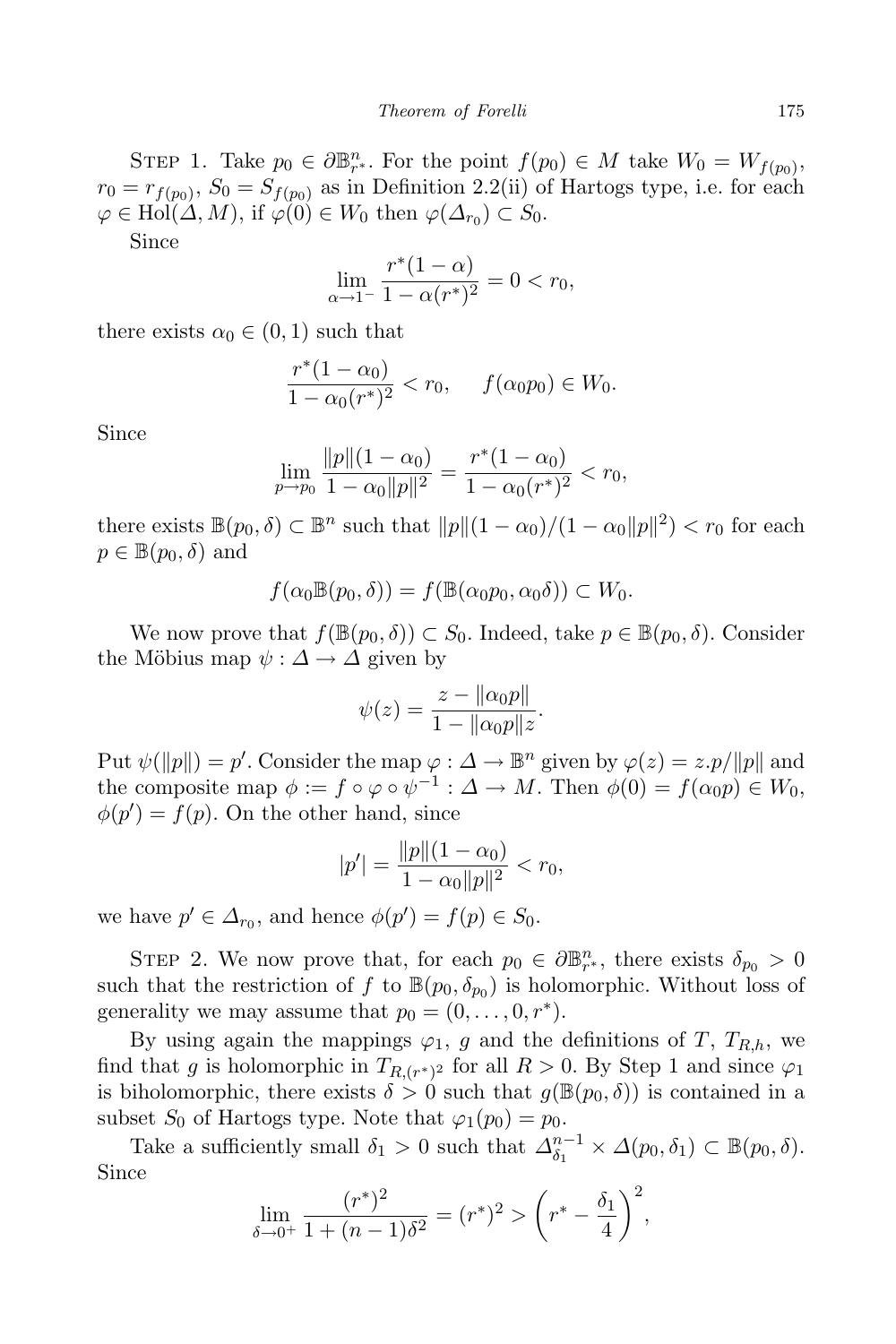there exists  $\delta_2 > 0$  such that

(\*) 
$$
\frac{(r^*)^2}{1 + (n-1)\delta_2^2} > \left(r^* - \frac{\delta_1}{4}\right)^2, \quad 0 < \delta_2 < \delta_1.
$$

This implies  $\Delta_{\delta_2}^{n-1} \times \Delta(r^* - \delta_1/2, \delta_1/4) \subset \Delta_{\delta_2}^{n-1} \times \Delta(r^*, \delta_1) \subset \mathbb{B}(p_0, \delta)$  and  $\Delta_{\delta_2}^{n-1} \times \Delta(r^* - \delta_1/2, \delta_1/4) \subset T_{\delta_2, (r^*)^2}.$ 

By Lemma 3.3, *g* is holomorphic in  $\Delta_{\delta_2}^{n-1} \times \Delta(r^*, \delta_1)$ . Thus the assertion of Step 2 follows from the fact that  $\varphi_1$  is a biholomorphic mapping.

STEP 3. For each  $p \in \overline{\mathbb{B}^n_{r^*}}$  put

 $\delta_p = \sup{\{\delta : f \text{ is holomorphic in } \mathbb{B}(p,\delta)\}.}$ 

By Step 2, we know that  $\delta_p$  is positive.

On the other hand, it is easy to see that

 $|\delta_{p_0} - \delta_{p_1}| \leq ||p_0 - p_1||, \quad \forall p_0, p_1 \in \overline{\mathbb{B}^n_r^*}.$ 

This implies that the function  $\delta : \overline{\mathbb{B}^n_{r^*}} \to \mathbb{R}^+_*$  is continuous. Hence  $\min_{p \in \overline{\mathbb{B}^n_{r^*}}} \delta(p) = \delta_{r^*} > 0.$  Then f is holomorphic in  $\mathbb{B}^n_{r^* + \delta_{r^*}} \supsetneq \mathbb{B}^n_{r^*}.$  This is a contradiction.

The following lemma plays an essential role in proving Theorem C:

**3.5.** Lemma ([T]). *Let M be a holomorphically convex K¨ahler complex space. Then M has* (HEP) *if and only if M contains no rational curves.*

**3.6.** *Proof of Theorem C. Sufficiency.* This follows immediately from Theorem B.

*Necessity.* By Lemma 3.5, it suffices to prove that *M* contains no rational curve.

Suppose that

(1) there exists a rational curve  $\varphi : \mathbb{P}^1(\mathbb{C}) \to M$  and  $\varphi \neq \text{const.}$ 

Consider the mapping  $f : \mathbb{B}^2 \to \mathbb{P}^1(\mathbb{C})$  given by  $(z, w) \mapsto [(z+w-1)^2 :$  $(z - w)^2$  for each  $(z, w) \neq (1/2, 1/2)$  and  $f(1/2, 1/2) = [1 : 1]$ . Then it is easy to check that *f* is  $\mathcal{C}^{\infty}$  in an open neighbourhood of the origin and the restriction of *f* to each complex line through the origin is holomorphic. Since *M* has (FP),  $\varphi \circ f$  is holomorphic. In particular, it is continuous, and hence the following limit exists:

(2) 
$$
\lim_{(z,w)\to(1/2,1/2)} (\varphi \circ f)(z,w) = a \in M.
$$

From (1), it follows that

 $\varphi$  (3)  $\varphi$  $\mathbb{P}^1(a)$  is a finite set in  $\mathbb{P}^1(\mathbb{C})$ .

Put  $w = 1/2 + \lambda(z - 1/2), \lambda \in \mathbb{C}$ . Then

$$
\lim_{(z,w)\to(1/2,1/2)} f(z,w) = [(1+\lambda)^2 : (1-\lambda)^2].
$$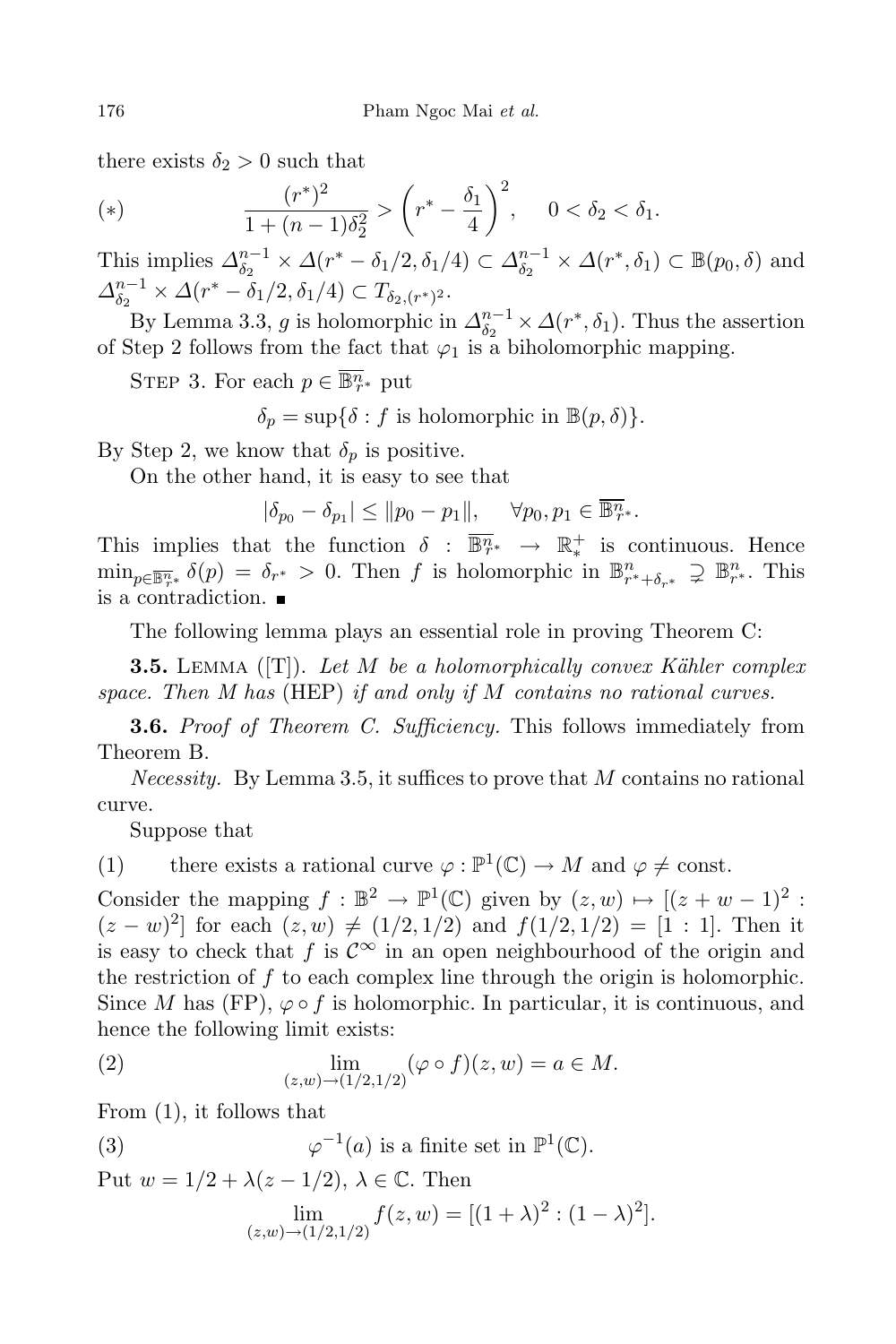By (2), we have  $\{[(1+\lambda)^2 : (1-\lambda)^2] : \lambda \in \mathbb{C}\} \subset \varphi^{-1}(a)$ . This contradicts (3). The proof is complete.

In order to prove Theorem D we need the following lemma:

**3.7.** Lemma ([Shi 3]). *Let M be a complex space having the meromorphic extension property.* Let  $U, V$  be open sets in  $\mathbb{C}^m, \mathbb{C}^n$  respectively, and let  $V_0$ *be* an open subset of V. Let  $f: U \times V_0 \to M$  be a meromorphic mapping. *If*  $f_z$  *has a meromorphic extension to V for almost all*  $z \in U$ , *then f has a meromorphic extension to*  $U \times V$ .

**3.8.** *Proof of Theorem D.* We use the argument of the first part of Theorem A. By the theorem of Forelli [Ru, p. 60], there exists  $r_0 > 0$  such that g is holomorphic in  $T_{R,r_0^2}$  for all  $R > 0$ .

From Lemma 3.7, we deduce that *g* is meromorphic in  $T_{R,1}$ . Since  $T =$ <br> $\bigcup_{P>0} T_{R,1}$ , *q* is meromorphic in *T*. On the other hand, since  $\mathbb{B}^n = \bigcup_{i=1}^n (\mathbb{B}^n F_{R>0}$   $T_{R,1}$ ,  $g$  is meromorphic in  $T$ . On the other hand, since  $\mathbb{B}^n = \bigcup_{i=1}^n (\mathbb{B}^n \{z_i = 0\}$ ) *∪*  $\mathbb{B}_{r_0}^n$ , we conclude that *f* is meromorphic in  $\mathbb{B}^n$ .

**3.9.** REMARK. The Kähler property in Theorem D cannot be omitted. Consider the Hopf surface  $S = \mathbb{C}^2 - \{0\}/z \sim 2z$  and the canonical projection  $\varphi : \mathbb{C}^2 - \{0\} \to S$ . Then  $\varphi$  is holomorphic on any complex curve through 0 but does not extend meromorphically to  $\mathbb{C}^2$ . Let  $f : \mathbb{B}^2 \to S$  be the holomorphic mapping given by  $f(z, w) = \varphi((z+w-1)^2, (z-w)^2)$ . It is easy to see that the limit  $\lim_{t\to 0} \varphi(t,t)$  exists and equals  $f(1/2, 1/2)$ *.* But f is not meromorphic at 0.

## **References**

- [ASY] K. Adachi, M. Suzuki and M. Yoshida, *Continuation of holomorphic mappings with values in a complex Lie group*, Pacific J. Math. 47 (1973), 1–4.
- [Fu] H. Fujimoto, *On holomorphic maps into a taut complex space*, Nagoya Math. J. 46 (1972), 49–61.
- [I] S. M. Ivashkovich, *The Hartogs phenomenon for holomorphically convex K¨ahler manifolds*, Math. USSR-Izv. 29 (1987), 225–232.
- [JP] M. Jarnicki and P. Pflug, *An extension theorem for separately holomorphic functions with pluripolar singularities*, Trans. Amer. Math. Soc. 355 (2003), 1251–1267.
- [Ko] S. Kobayashi, *Hyperbolic Complex Spaces*, Grundlehren Math.Wiss. 318, Springer, 1998.
- [NZ1] Nguyen Thanh Van et A. Zeriahi, *Familles de polynˆomes presque partout born´ees*, Bull. Sci. Math. 107 (1983), 81–91.
- $[NZ2] \quad \text{---}, \quad \text{One extension du théorème de Hartogs sur les fonctions séparément ana$ *lytiques*, in: Analyse Complexe Multivariable, Récents Développements, A. Meril (ed.), EditEl, Rende, 1991, 183–194.
- [Ru] W. Rudin, *Function Theory in the Unit Ball of* C *n* , Springer, 1980.
- [Sha] B. Shabat, *Introduction to Complex Analysis*, *Part II. Functions of Several Variables*, Transl. Math. Monographs 110, Amer. Math. Soc., 1992.